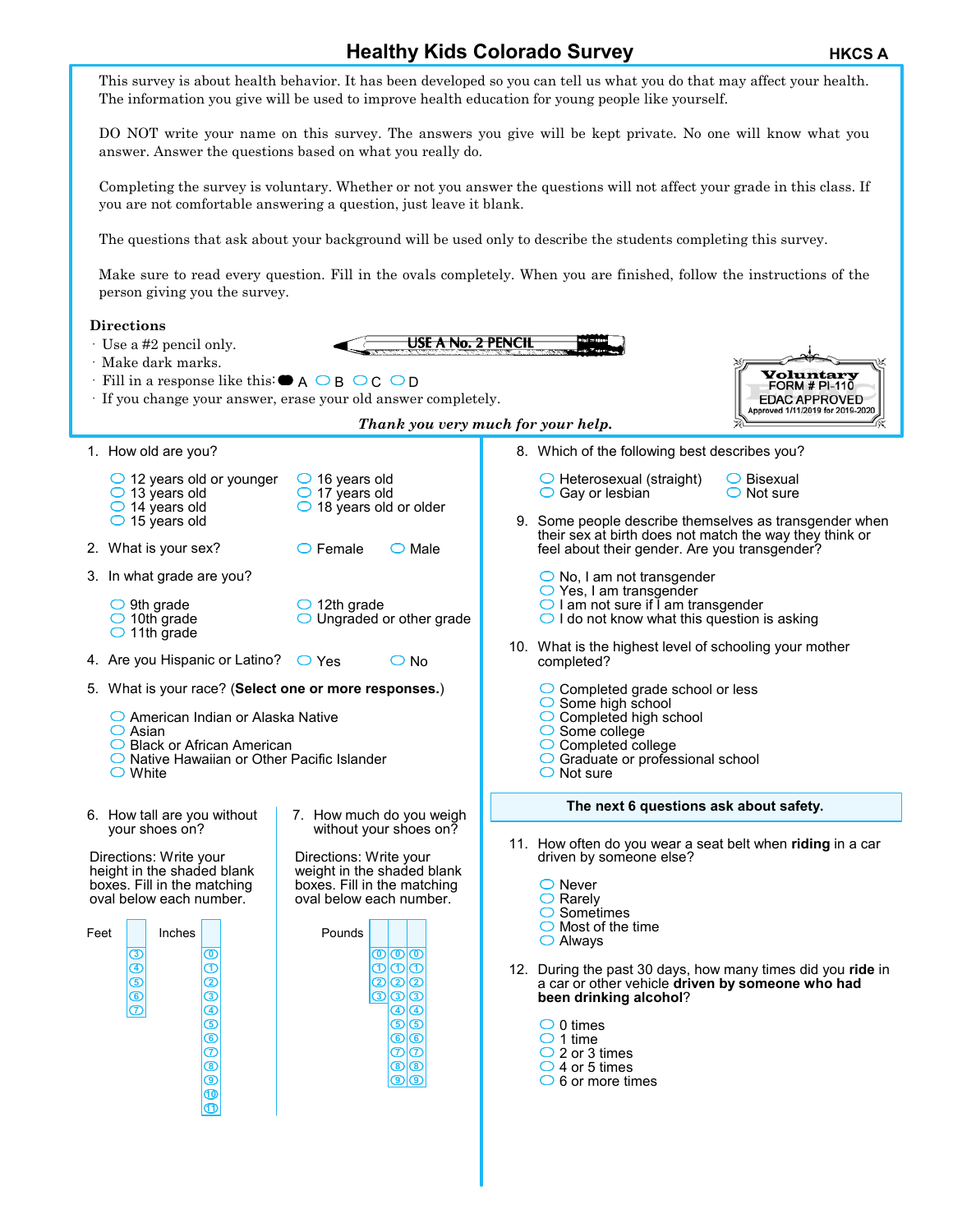| 13. During the past 30 days, how many times did you drive<br>a car or other vehicle when you had been drinking<br>alcohol? |                                                                                                                                                                                 |                                                    | 22. Have you ever touched, grabbed, or pinched someone in<br>a sexual way when they did not want you to?                                                                                                                                              |                         |
|----------------------------------------------------------------------------------------------------------------------------|---------------------------------------------------------------------------------------------------------------------------------------------------------------------------------|----------------------------------------------------|-------------------------------------------------------------------------------------------------------------------------------------------------------------------------------------------------------------------------------------------------------|-------------------------|
| $\bigcirc$ I did not drive a car or other vehicle during the                                                               |                                                                                                                                                                                 | $\bigcirc$ Yes                                     | $\bigcirc$ No                                                                                                                                                                                                                                         |                         |
| past 30 days<br>$\bigcirc$ 0 times<br>$\bigcirc$ 1 time<br>$\bigcirc$ 2 or 3 times                                         | $\bigcirc$ 4 or 5 times<br>$\circ$ 6 or more times                                                                                                                              |                                                    | The next 4 questions ask about bullying. Bullying is when 1<br>or more students tease, threaten, spread rumors about, hit,<br>shove, or hurt another student over and over again. It is not<br>bullying when 2 students of about the same strength or |                         |
|                                                                                                                            | 14. During the past 30 days, how many times did you ride in<br>a car or other vehicle driven by someone who had been<br>using marijuana (also called pot, weed, or cannabis)?   | on school property?                                | power argue or fight or tease each other in a friendly way.<br>23. During the past 12 months, have you ever been bullied                                                                                                                              |                         |
| $\bigcirc$ 0 times<br>$\bigcirc$ 1 time<br>$\bigcirc$ 2 or 3 times                                                         | $\bigcirc$ 4 or 5 times<br>$\bigcirc$ 6 or more times                                                                                                                           | $\bigcirc$ Yes                                     | $\bigcirc$ No                                                                                                                                                                                                                                         |                         |
| a car or other vehicle when you had been using<br>marijuana (also called pot, weed, or cannabis)?                          | 15. During the past 30 days, how many times did you drive                                                                                                                       | that apply.)<br>$\bigcirc$ In a classroom          | 24. Where were you bullied on school property? (Select all<br>$\bigcirc$ I have not been bullied on school property                                                                                                                                   |                         |
| $\bigcirc$ I did not drive a car or other vehicle during<br>the past 30 days<br>$\bigcirc$ 0 times<br>$\bigcirc$ 1 time    | $\bigcirc$ 4 or 5 times                                                                                                                                                         | $\bigcirc$ In a hallway or stairwell               | $\bigcirc$ In a bathroom or locker room<br>$\bigcirc$ In a cafeteria or lunch room<br>$\bigcirc$ On a bus or at a bus stop                                                                                                                            |                         |
| $\bigcirc$ 2 or 3 times<br>or e-mail while driving a car or other vehicle?                                                 | $\bigcirc$ 6 or more times<br>16. During the past 30 days, on how many days did you text                                                                                        |                                                    | O Outside on school property before school<br>$\bigcirc$ Outside on school property after school<br>O Outside on school property during lunch or break<br>$\circ$ Somewhere else on school property                                                   |                         |
| $\bigcirc$ I did not drive a car or other vehicle during<br>the past 30 days<br>$\bigcirc$ 0 days                          |                                                                                                                                                                                 |                                                    | 25. During the past 12 months, have you ever been<br>electronically bullied? (Count being bullied through<br>texting, Instagram, Facebook, or other social media.)                                                                                    |                         |
| $\bigcirc$ 1 or 2 days<br>$\bigcirc$ 3 to 5 days<br>$\circ$ 6 to 9 days                                                    | $\bigcirc$ 10 to 19 days<br>$\bigcirc$ 20 to 29 days<br>$\bigcirc$ All 30 days                                                                                                  | $\bigcirc$ Yes                                     | $\bigcirc$ No<br>26. During the past 12 months, have you ever been a victim                                                                                                                                                                           |                         |
|                                                                                                                            | The next 6 questions ask about violence-related behaviors.                                                                                                                      |                                                    | of teasing or name calling because of your actual or<br>perceived: (Select all that apply.)                                                                                                                                                           |                         |
| school or on your way to or from school?                                                                                   | 17. During the past 30 days, on how many days did you not<br>go to school because you felt you would be unsafe at                                                               | the past 12 months<br>$\bigcirc$ Race              | $\bigcirc$ I have not been a target of teasing or name calling in<br>◯ Ethnic background or national origin<br>$\circ$ Sexual orientation (gay, lesbian, bisexual, or straight)                                                                       |                         |
| $\bigcirc$ 0 days<br>$\bigcirc$ 1 day<br>$\bigcirc$ 2 or 3 days                                                            | $\bigcirc$ 4 or 5 days<br>$\circ$ 6 or more days                                                                                                                                | $\circ$ Religion<br>$\bigcirc$ Physical appearance | $\bigcirc$ Gender identity (cisgender or transgender)<br>$\bigcirc$ Disability status (physical, mental, or developmental)                                                                                                                            |                         |
| a physical fight?<br>$\bigcirc$ 0 times                                                                                    | 18. During the past 12 months, how many times were you in<br>$\bigcirc$ 6 or 7 times                                                                                            |                                                    | The next 5 questions ask about sad feelings and attempted<br>suicide. Sometimes people feel so depressed about the                                                                                                                                    |                         |
| $\bigcirc$ 1 time<br>$\bigcirc$ 2 or 3 times<br>$\bigcirc$ 4 or 5 times                                                    | $\bigcirc$ 8 or 9 times<br>$\bigcirc$ 10 or 11 times<br>$\bigcirc$ 12 or more times                                                                                             |                                                    | future that they may consider attempting suicide, that is,<br>taking some action to end their own life.                                                                                                                                               |                         |
| something, or injured with an object or weapon.)                                                                           | 19. During the past 12 months, how many times did someone<br>you were dating or going out with physically hurt you on<br>purpose? (Count such things as being hit, slammed into | $\bigcirc$ Yes                                     | 27. During the past 12 months, did you ever feel so sad or<br>hopeless almost every day for two weeks or more in a<br>row that you stopped doing some usual activities?<br>$\bigcirc$ No                                                              |                         |
| O I did not date or go out with anyone during<br>the past 12 months<br>$\bigcirc$ 0 times                                  |                                                                                                                                                                                 |                                                    | 28. During the past 12 months, did you ever seriously<br>consider attempting suicide?                                                                                                                                                                 |                         |
| $\bigcirc$ 1 time<br>$\bigcirc$ 2 or 3 times                                                                               | $\bigcirc$ 4 or 5 times<br>$\circ$ 6 or more times                                                                                                                              | $\bigcirc$ Yes                                     | $\bigcirc$ No<br>29. During the past 12 months, did you make a plan about                                                                                                                                                                             |                         |
| 20. Have you ever been physically forced to have sexual<br>intercourse when you did not want to?                           |                                                                                                                                                                                 | $\bigcirc$ Yes                                     | how you would attempt suicide?<br>$\bigcirc$ No                                                                                                                                                                                                       |                         |
| $\bigcirc$ Yes                                                                                                             | $\bigcirc$ No                                                                                                                                                                   |                                                    | 30. During the past 12 months, how many times did you                                                                                                                                                                                                 |                         |
| 21. Have you ever made sexual comments, jokes, gestures,<br>or looks at someone when they did not want you to?             |                                                                                                                                                                                 | actually attempt suicide?<br>$\bigcirc$ 0 times    | $\bigcirc$ 4 or 5 times                                                                                                                                                                                                                               |                         |
| $\bigcirc$ Yes                                                                                                             | $\bigcirc$ No                                                                                                                                                                   | $\bigcirc$ 1 time<br>$\bigcirc$ 2 or 3 times       |                                                                                                                                                                                                                                                       | $\circ$ 6 or more times |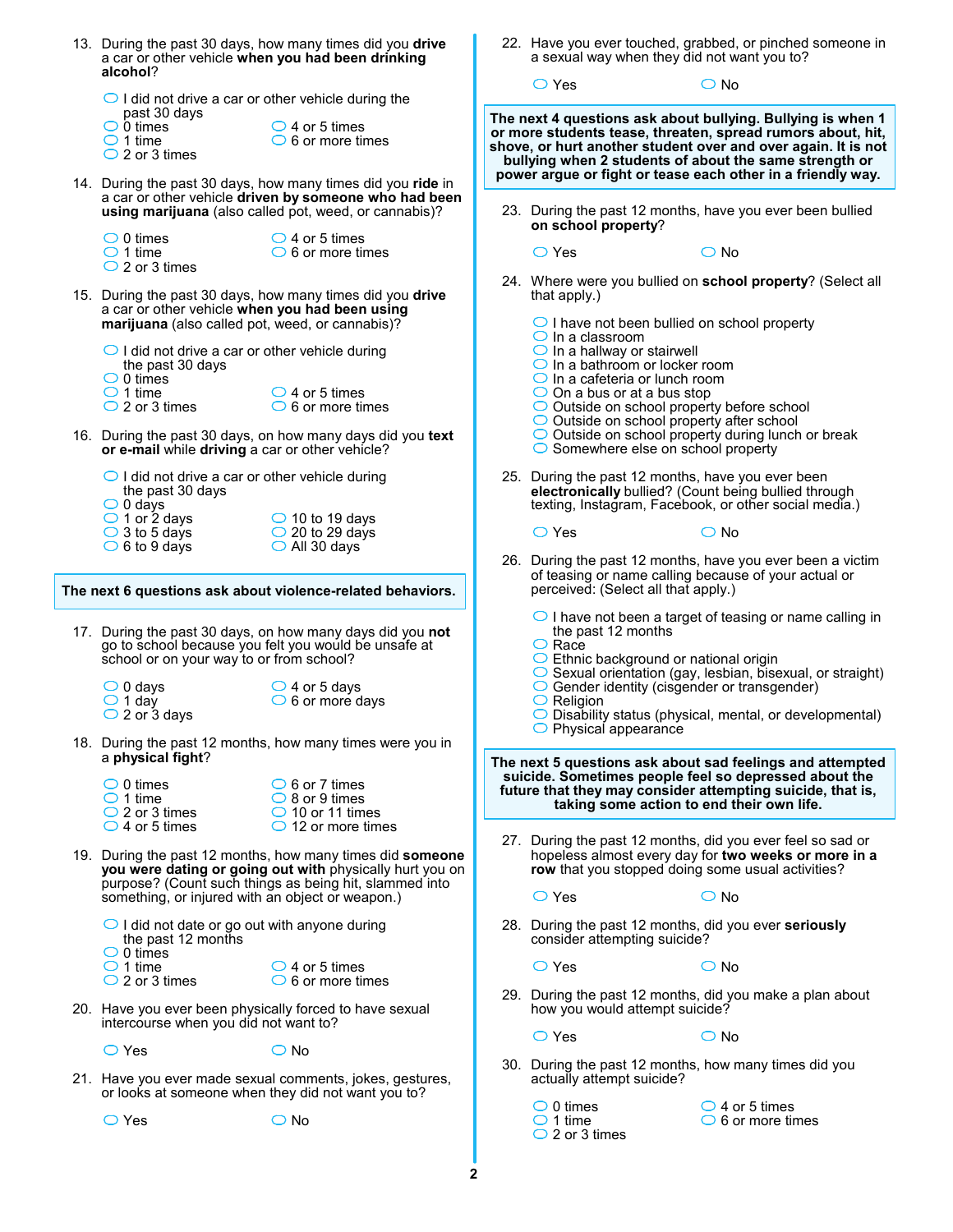31. If you had a serious problem, do you know an adult in or out of school whom you could talk to or go to for help?

Yes O No

 $\bigcirc$  Not sure

## **The next 9 questions ask about tobacco use.**

- 32. How old were you when you first tried cigarette smoking, even one or two puffs?
	- $\bigcirc$  I have never tried cigarette smoking, not even one or two puffs
	- $\bigcirc$  8 years old or younger
	- 9 or 10 years old
	- 11 or 12 years old
	- $\bigcirc$  13 or 14 years old 15 or 16 years old
	- $\bigcirc$  17 years old or older
- 33. During the past 30 days, on how many days did you smoke cigarettes?
	- $\bigcirc$  0 days  $\bigcirc$  1 or 2 days
	- $\bigcirc$  3 to 5 days
	- $\circ$  6 to 9 days
	- $\bigcirc$  10 to 19 days
	- $\bigcirc$  20 to 29 days
	- All 30 days
- 34. Menthol cigarettes are cigarettes that taste like mint. During the past 30 days, were the cigarettes that you usually smoked menthol?

 $\bigcirc$  I did not smoke cigarettes during the past 30 days Yes

- O No
- ◯ Not sure
- 35. If one of your best friends offers you a cigarette, will you smoke it?
	- $\bigcirc$  I definitely will  $\bigcirc$  I probably will
		- $\bigcirc$  I probably will not  $\bigcirc$  I definitely will not
- 36. At any time in the next year, do you think you will smoke a cigarette?
	- $\bigcirc$  I definitely will  $\bigcirc$  I probably will

 $\bigcirc$  I probably will not  $\bigcirc$  I definitely will not

- 37. If you wanted to get some cigarettes, how easy would it be for you to get some?
	- $\bigcirc$  Very hard  $\bigcirc$  Sort of hard

 $\bigcirc$  Sort of easy  $\bigcirc$  Very easy

- 38. During the past 30 days, how did you get your own cigarettes? (Select all that apply.)
	- $\bigcirc$  I did not smoke cigarettes during the past 30 days
	- $\bigcirc$  I bought them in a store such as a convenience store, supermarket, discount store, or gas station
	- $\bigcirc$  I got them on the Internet
	- $\bigcirc$  I gave someone else money to buy them for me
	- O I borrowed them from someone else
	- $\bigcirc$  A person who can legally buy these products gave them to me
	- $\bigcirc$  I took them from a store or another person
	- $\bigcirc$  I got them some other way
- 39. During the past 12 months, did you ever try **to quit** smoking cigarettes?

 $\bigcirc$  I did not smoke during the past 12 months Yes

O No

- 40. In the past 30 days, which of the following products have you used on at least one day? Do not include any electronic vapor products. (Select all that apply.)
	- $\bigcirc$  Cigars, cigarillos, or little cigars
	- $\bigcirc$  Chewing tobacco, snuff, dip, snus, or dissolvable tobacco products, such as Copenhagen, Grizzly, Skoal, or Camel Snus
	- $\bigcirc$  Smoking tobacco from a hookah, narghile, or other type of waterpipe
	- Smoking tobacco from a pipe that was not hookah, narghile, or other type of waterpipe
	- $\bigcirc$  Bidis or small brown cigarettes wrapped in a leaf  $\bigcirc$  I have not used any of the products listed above

**The next 19 questions ask about electronic vapor products, such as JUUL, Vuse, MarkTen, and blu. Electronic vapor products include e-cigarettes, vapes, vape pens, e-cigars, e-hookahs, hookah pens, and mods.** 

41. Have you ever used an electronic vapor product?

 $\overline{\bigcirc}$  Yes  $\overline{\bigcirc}$  No

 42. How old were you when you used an electronic vapor product for the first time?

O I have never used an electronic vapor product

- 8 years old or younger
- 9 or 10 years old
- ◯ 11 or 12 years old
- 13 or 14 years old
- 15 or 16 years old  $\bigcirc$  17 years old or older
- 
- 43. During the past 30 days, on how many days did you use an electronic vapor product?
	- $\bigcirc$  0 days  $\bigcirc$  1 or 2 days  $\bigcirc$  3 to 5 days  $\circ$  6 to 9 days
	- $\bigcirc$  10 to 19 days
	- $\bigcirc$  20 to 29 days
	- All 30 days
- 44. Which of the following best describes the type of electronic vapor product you have used most often in the past 30 days? (Select only **one** response.)
	- $\bigcirc$  I have not used electronic vapor products in the past 30 days
	- A disposable electronic vapor product
	- $\bigcirc$  An electronic vapor product that uses pre-filled pods or cartridges, such as JUUL
	- $\bigcirc$  An electronic vapor product with a tank that you refill with liquids
	- $\bigcirc$  A mod system (a mod system is customized by the user with their own combination of batteries, atomizers, etc.)
	- $\bigcirc$  I don't know the type
- 45. What are the reasons you have used electronic vapor products? (Select all that apply.)
	- $\bigcirc$  I have never used an electronic vapor product
	- $\bigcirc$  Friend or family member used them
	- $\bigcirc$  To try to quit using other tobacco products
	- $\bigcirc$  They cost less than other tobacco products
	- $\bigcirc$ They are easier to get than other tobacco products
	- $\bigcirc$  They are less harmful than other forms of tobacco
	- $\bigcirc$ They are available in flavors, such as mint, candy, fruit, or chocolate
	- $\bigcirc$  They can be used in areas where other tobacco products are not allowed
	- $\bigcirc$  i used them for some other reason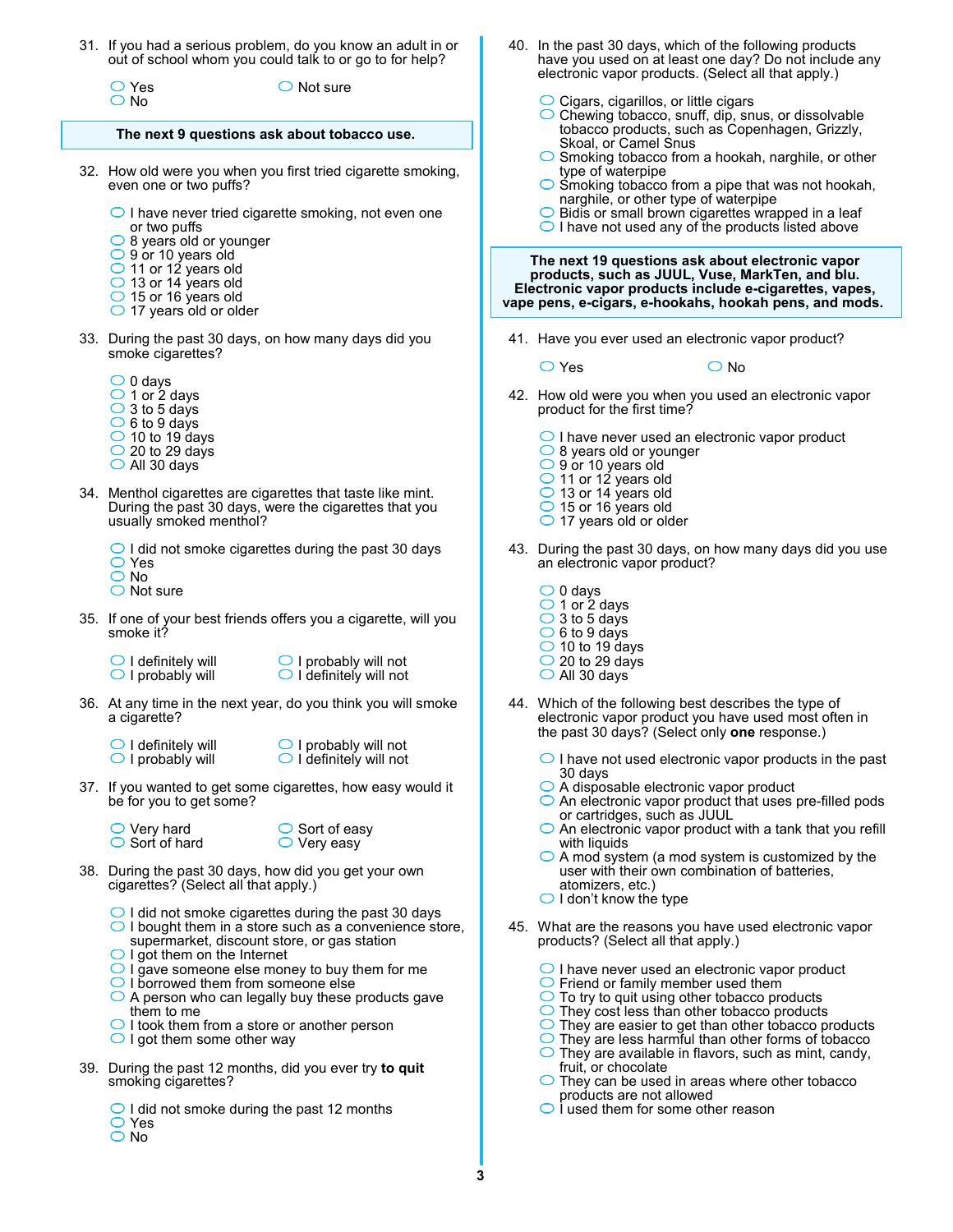- 46. If one of your best friends offers you an electronic vapor product, will you use it?
	- $\bigcirc$  I definitely will  $\bigcirc$  I probably will
- $\bigcirc$  I probably will not  $\bigcirc$  I definitely will not
- 47. At any time in the next year, do you think you will use an electronic vapor product?
	- $\bigcirc$  I definitely will  $\bigcirc$  I probably will
- $\bigcirc$  I probably will not  $\bigcirc$  I definitely will not
- 48. If you wanted to get any electronic vapor products, how easy would it be for you to get some?
	- $\bigcirc$  Very hard  $\bigcirc$  Sort of hard
- $\bigcirc$  Sort of easy  $\bigcirc$  Very easy
- 49. During the past 30 days, how did you get your own electronic vapor products? (Select all that apply.)
	- $\bigcirc$  I did not use any electronic vapor products during the past 30 days
	- $\bigcirc$  I bought them in a store such as a convenience store, supermarket, discount store, gas station, or vape store
	- $\bigcirc$  I got them on the Internet
	- $\bigcirc$  I gave someone else money to buy them for me
	- $\bigcirc$  I borrowed them from someone else
	- $\bigcirc$  A person who can legally buy these products gave them to me
	- $\bigcirc$  I took them from a store or another person
	- $\bigcirc$  I got them some other way
- 50. When you have not been able to vape for a few hours, how often does the craving get intolerable?
	- $\bigcirc$  I have never used an electronic vapor product
	- ◯ Never
	- $\bigcirc$  Rarely
	- $\bigcirc$  Sometimes
	- $\bigcirc$  Often
	- Almost always
- 51. How often do you find yourself reaching for an electronic vapor product without thinking about it?
	- $\bigcirc$  I have never used an electronic vapor product
	- ◯ Never
	- $\bigcirc$  Rarely
	- $\overline{\bigcirc}$  Sometimes
	- $\bigcirc$  Often Almost always
	-
- 52. During the past 12 months, did you ever try to quit using electronic vapor products?
	- $\bigcirc$  I did not use electronic vapor products during the past 12 months
	- $\bigcirc$  Yes $\dot{\ }$
	- O No
- 53. How much do you think people risk harming themselves (physically or in other ways) if they use electronic vapor products every day?
	- $\bigcirc$  No risk  $\bigcirc$  Slight risk

 $\bigcirc$  Moderate risk **○** Great risk

- 54. How wrong do you think it is for someone your age to use electronic vapor products?
	- $\bigcirc$  Very wrong  $\bigcirc$  Wrong
- $\bigcirc$  A little bit wrong  $\bigcirc$  Not wrong at all
- 55. How wrong would most adults (over 21) in your neighborhood think it is for kids to use electronic vapor products?

 $\bigcirc$  Very wrong Wrong

 $\bigcirc$  A little bit wrong  $\bigcirc$  Not wrong at all

- 56. How much do you think people risk harming themselves (physically or in other ways) if they breathe vapor from someone else's electronic vapor product? (Do **not** include marijuana.)
	- $\bigcirc$  No risk  $\bigcirc$  Slight risk
- $\bigcirc$  Moderate risk **○** Great risk
- 57. Out of every 10 students in your grade at school, how many do you think use electronic vapor products?

| $\circ$ 0    | $\bigcirc$ 4 | $\circ$ 8     |
|--------------|--------------|---------------|
| $\bigcirc$ 1 | $\circ$ 5    | $\bigcirc$ 9  |
| $\bigcirc$ 2 | $\bigcirc$ 6 | $\bigcirc$ 10 |
| $\bigcirc$ 3 | $\bigcirc$ 7 |               |

 58. In the past 30 days, have you seen or heard ads or promotions for electronic vapor products in any of the following places? (Select all that apply.)

| ۰. |  |
|----|--|
|    |  |

- $\bigcirc$  On the radio
- $\bigcirc$  On the Internet, including social media
- $\bigcirc$  On billboards
- $\bigcirc$  In magazines
- $\bigcirc$  In convenience stores or other stores
- $\bigcirc$  I have not heard or seen ads for electronic vapor products
- 59. In the past 30 days, did anyone in a store ever refuse to sell you **any tobacco product or electronic vaping product** because of your age?
	- $\bigcirc$  I did not try to buy those products in a store in the past 30 days
	- Yes, someone refused to sell me those products because of my age
	- $\bigcirc$  No, no one refused to sell me those products because of my age
	- $\bigcirc$  No, I am 18 or older

## **The next 2 questions ask about secondhand smoke and vapor.**

- 60. During the past 7 days, on how many days were you inside your home while someone was smoking a cigarette, cigar, or pipe, or using an electronic vapor product? (Do **not** include marijuana.)
	- $\bigcirc$  0 days  $\bigcirc$  1 to 2 days  $\bigcirc$  3 to 4 days
- $\bigcirc$  5 to 6 days  $\bigcirc$  7 days
- 61. During the past 7 days, on how many days were you in a car with your parent or guardian while they were smoking a cigarette, cigar, or pipe, or using an electronic vapor product? (Do **not** include marijuana.)

| $\bigcirc$ My parents/guardians do not smoke |                        |
|----------------------------------------------|------------------------|
| $\bigcirc$ 0 days                            |                        |
| $\bigcirc$ 1 to 2 days                       | $\bigcirc$ 5 to 6 days |
| $\bigcirc$ 3 to 4 days                       | $\bigcirc$ 7 days      |

**The next 6 questions ask about drinking alcohol. This includes drinking beer, wine, wine coolers, and liquor such as rum, gin, vodka, or whiskey. For these questions, drinking alcohol does not include drinking a few sips of wine for religious purposes.**

 62. How old were you when you had your first drink of alcohol other than a few sips?

 $\bigcirc$  I have never had a drink of alcohol other than a few sips  $\bigcirc$  8 years old or younger 9 or 10 years old 11 or 12 years old 13 or 14 years old ◯ 15 or 16 years old  $\bigcirc$  17 years old or older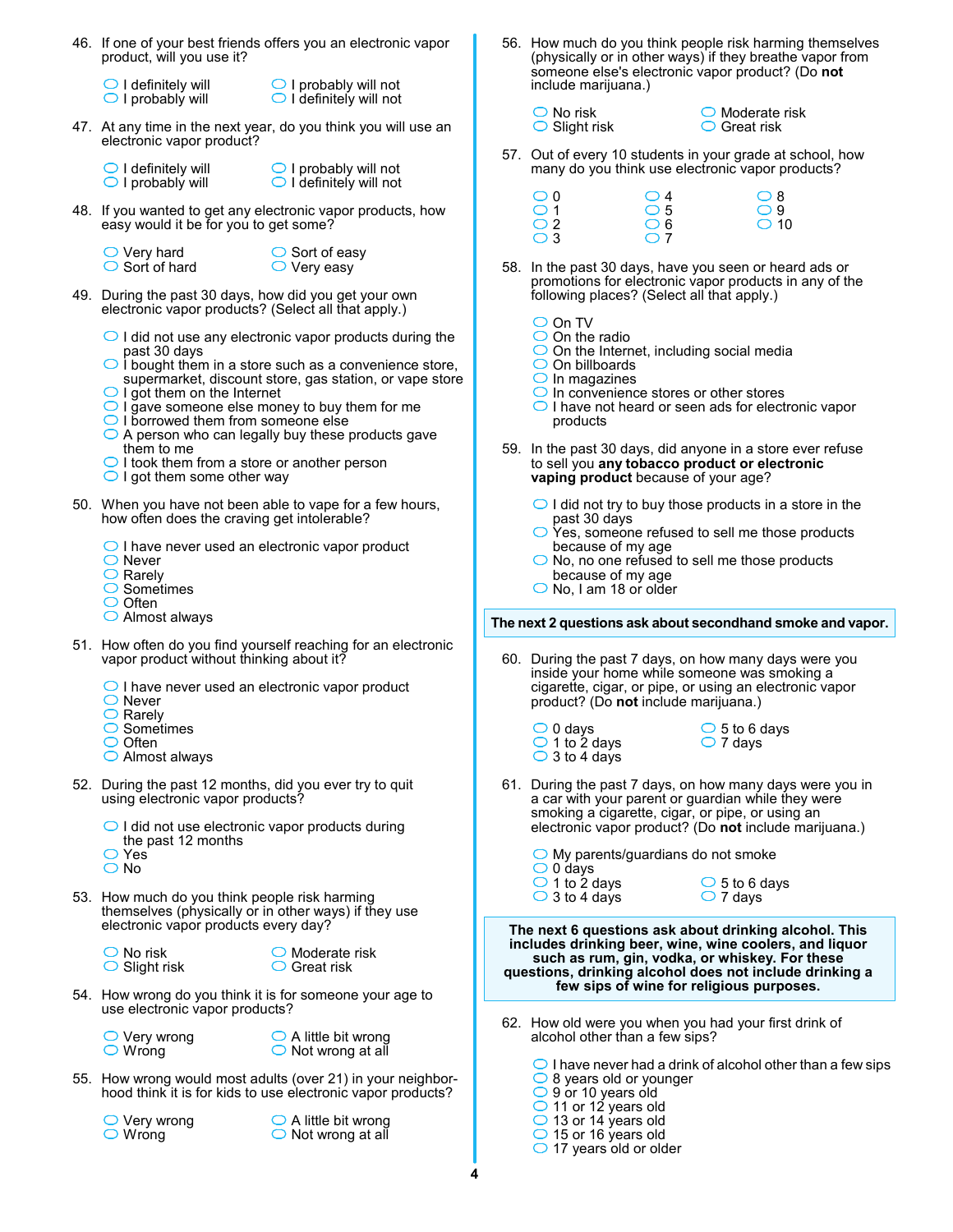- 63. During the past 30 days, on how many days did you have at least one drink of alcohol?
	- $\bigcirc$  0 days  $\bigcirc$  1 or 2 days  $\bigcirc$  3 to 5 days  $\overline{\bigcirc}$  6 to 9 days  $\bigcirc$  10 to 19 days  $\bigcirc$  20 to 29 days All 30 days
- 64. During the past 30 days, on how many days did you have **4** or more drinks of alcohol in a row, that is, within a couple of hours (if you are **female**) or **5** or more drinks of alcohol in a row, that is, within a couple of hours (if you are **male**)?
	- $\bigcirc$  0 days
	- $\bigcirc$  1 day
	- $\bigcirc$  2 days
	- $\overline{O}$  3 to 5 days
	- $\bigcirc$  6 to 9 days
	- $\bigcirc$  10 to 19 days
	- $\bigcirc$  20 or more days
- 65. During the past 30 days, what is the largest number of alcoholic drinks you had in a row, that is, within a couple of hours?
	- $\bigcirc$  I did not drink alcohol during the past 30 days
	- $\bigcirc$  1 or 2 drinks
	- $\bigcirc$  3 drinks
	- $\bigcirc$  4 drinks
	- $\bigcirc$  5 drinks
	- $\bigcirc$  6 or 7 drinks
	- $\bigcirc$  8 or 9 drinks
	- $\bigcirc$  10 or more drinks
- 66. During the past 30 days, how did you **usually** get the alcohol you drank?
	- $\bigcirc$  I did not drink alcohol during the past 30 days
	- $\bigcirc$  I bought it in a store such as a liquor store, convenience store, supermarket, discount store, or gas station
	- I bought it at a restaurant, bar, or club
	- $\bigcirc$  I bought it at a public event such as a concert or sporting event
	- $\bigcirc$  I gave someone else money to buy it for me
	- $\bigcirc$  Someone gave it to me
	- $\bigcirc$  I took it from a store or family member
	- $\bigcirc$  I got it some other way
- 67. During the past 30 days, where did you **usually** drink alcohol? (Select only **one** response.)
	- $\bigcirc$  I did not drink alcohol during the past 30 days
	- $\bigcirc$  At my home
	- $\bigcirc$  At another person's home
	- While riding in or driving a car or other vehicle
	- $\bigcirc$  At a restaurant, bar, or club
	- $\bigcirc$  At a public place such as a park, beach, or parking lot
	- $\bigcirc$  At a public event such as a concert or sporting event
	- $\bigcirc$  On school property
	- **The next 11 questions ask about marijuana use. Marijuana also is called pot, weed, or cannabis.**
- 68. During your life, how many times have you used marijuana?
	- $\bigcirc$  0 times
	- $\bigcirc$  1 or 2 times
	- $\overline{\bigcirc}$  3 to 9 times
	- $\bigcirc$  10 to 19 times
	- $\bigcirc$  20 to 39 times
	- $\bigcirc$  40 to 99 times  $\bigcirc$  100 or more times
- 69. How old were you when you tried marijuana for the first time?
	- $\bigcirc$  I have never tried marijuana ◯ 8 years old or younger 9 or 10 years old 11 or 12 years old  $\bigcirc$  13 or 14 years old 15 or 16 years old  $\bigcirc$  17 years old or older
- 70. During the past 30 days, how many times did you use marijuana?
	- $\bigcirc$  0 times
- $\bigcirc$  10 to 19 times  $\bigcirc$  20 to 39 times
- ◯ 40 or more times
- 71. During the past 30 days, how did you use marijuana? (Select all that apply.)
	- $\bigcirc$  I did not use marijuana during the past 30 days
	- $\bigcirc$  I smoked it

 $\bigcirc$  1 or 2 times ◯ 3 to 9 times

- $\overline{\bigcirc}$  I ate it (in an edible, candy, tincture or other food)
- $\bigcirc$  I used a vaporizer  $\bigcirc$  I dabbed it
- $\bigcirc$  I used it in some other way
- 72. During the past 30 days, how did you **usually** use marijuana? (Select only **one** response.)
	- $\bigcirc$  I did not use marijuana during the past 30 days
	- $\bigcirc$  I smoked it
	- $\bigcirc$  I ate it (in an edible, candy, tincture or other food)
	- $\bigcirc$  I used a vaporizer
	- $\bigcirc$  I dabbed it  $\bigcirc$  I used it in some other way
- 73. During the past 30 days, how did you **usually** get the marijuana that you used? (Select only **one** response.)
	- $\bigcirc$  I did not use marijuana in the past 30 days
	- $\bigcirc$  I bought it at a marijuana store or center
	- O I bought it from someone else
	- $\bigcirc$  A parent or family member over the age of 21 gave it to me
	- A friend over the age of 21 gave it to me
	- Someone under the age of 21 gave it to me
	- $\bigcirc$  I took it without permission from the owner
- 74. Out of every 10 students in your grade at school, how many do you think used marijuana in the past 30 days?

| $\bigcirc$ 0 | $\bigcirc$ 4 | $\bigcirc$ 8  |
|--------------|--------------|---------------|
| $\bigcirc$ 1 | $\circ$ 5    | $\bigcirc$ 9  |
| $\bigcirc$ 2 | $\bigcirc$ 6 | $\bigcirc$ 10 |
| $\bigcirc$ 3 | $\bigcirc$ 7 |               |

- 75. How much do you think people risk harming themselves (physically or in other ways), if they use marijuana regularly?
	- $\bigcirc$  No risk  $\bigcirc$  Slight risk
- $\bigcirc$  Moderate risk  $\bigcirc$  Great risk
- 76. How wrong do **you** think it is for **someone your age** to use marijuana?
	- $\bigcirc$  Very wrong  $\bigcirc$  Wrong
- $\bigcirc$  A little bit wrong  $\bigcirc$  Not wrong at all
- 77. How wrong do **your parents or guardians** feel it would be for **you** to use marijuana?
	- $\bigcirc$  Very wrong Wrong
- A little bit wrong ◯ Not wrong at all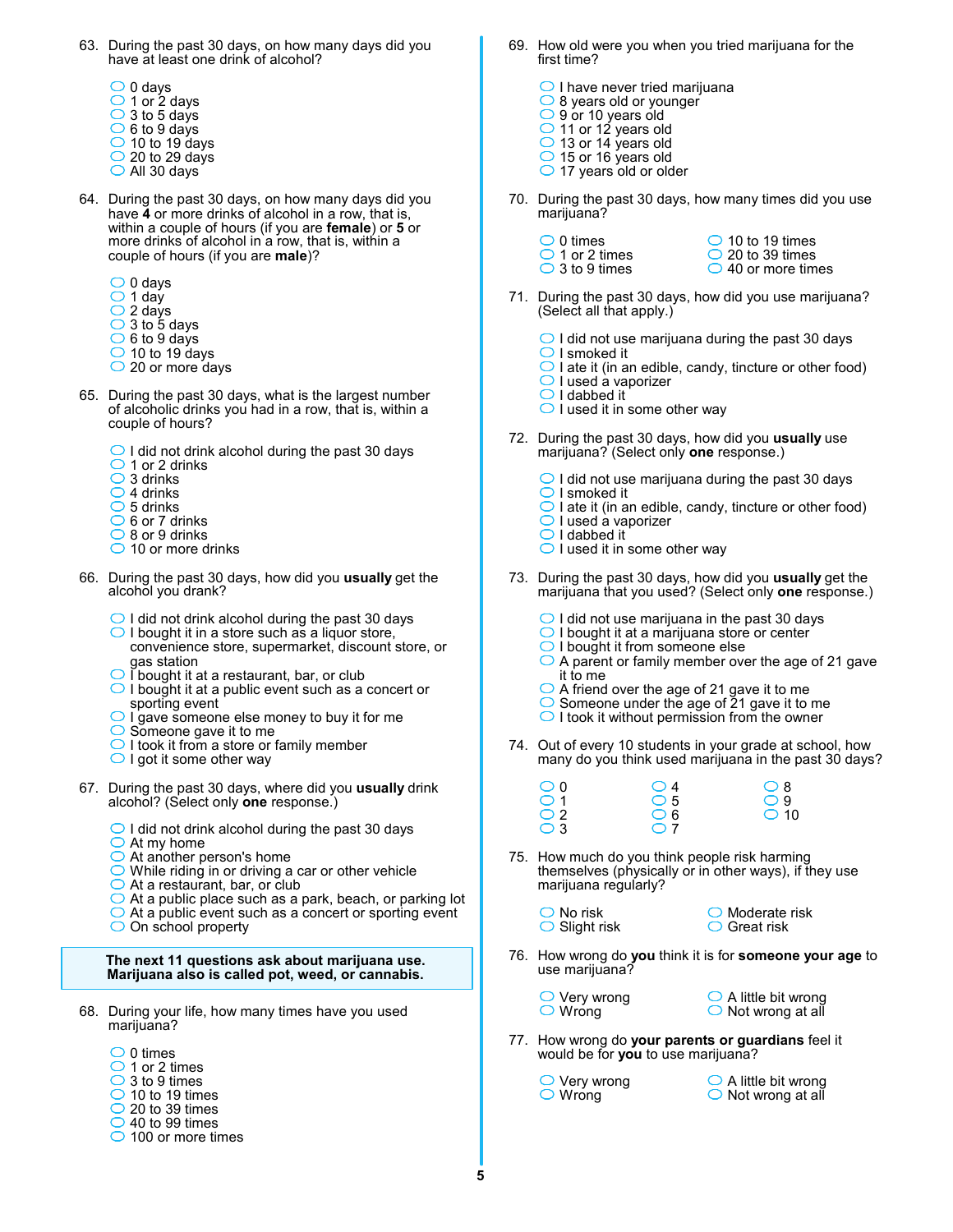| 78. How often do you use alcohol or drugs, such as<br>marijuana, just before or while attending school?                                       |                                                                                                                        |   | 88. During the past 12 months, has anyone offered, sold, or<br>given you an illegal drug on school property?                                                          |                                                                                                                   |  |  |  |
|-----------------------------------------------------------------------------------------------------------------------------------------------|------------------------------------------------------------------------------------------------------------------------|---|-----------------------------------------------------------------------------------------------------------------------------------------------------------------------|-------------------------------------------------------------------------------------------------------------------|--|--|--|
| $\bigcirc$ Almost every day                                                                                                                   | $\bigcirc$ A few times a year                                                                                          |   | $\bigcirc$ Yes                                                                                                                                                        | $\bigcirc$ No                                                                                                     |  |  |  |
| $\bigcirc$ Once or twice a week $\bigcirc$ Never<br>$\bigcirc$ A few times a month                                                            | The next 4 questions ask about the use of prescription                                                                 |   | 89. During the past 12 months, have you talked with at least<br>one of your parents or guardians about the dangers of<br>tobacco, alcohol, or drug use?               |                                                                                                                   |  |  |  |
| pain medicine without a doctor's prescription or<br>questions, count drugs such as codeine, Vicodin,<br>OxyContin, Hydrocodone, and Percocet. | differently than how a doctor told you to use it. For these                                                            |   | $\bigcirc$ Yes<br>$\bigcirc$ No                                                                                                                                       | $\bigcirc$ Not sure                                                                                               |  |  |  |
| 79. During your life, how many times have you taken                                                                                           |                                                                                                                        |   | The next 7 questions ask about sexual health.                                                                                                                         |                                                                                                                   |  |  |  |
| prescription pain medicine without a doctor's                                                                                                 | prescription or differently than how a doctor told you                                                                 |   | 90. Have you ever had sexual intercourse?                                                                                                                             |                                                                                                                   |  |  |  |
| to use it?                                                                                                                                    |                                                                                                                        |   | $\bigcirc$ Yes                                                                                                                                                        | $\bigcirc$ No                                                                                                     |  |  |  |
| $\bigcirc$ 0 times<br>$\bigcirc$ 1 or 2 times<br>$\bigcirc$ 3 to 9 times                                                                      | $\bigcirc$ 10 to 19 times<br>$\bigcirc$ 20 to 39 times<br>$\bigcirc$ 40 or more times                                  |   | 91. How old were you when you had sexual intercourse for<br>the first time?                                                                                           |                                                                                                                   |  |  |  |
| or differently than how a doctor told you to use it?                                                                                          | 80. During the past 30 days, how many times did you take<br>prescription pain medicine without a doctor's prescription |   | $\bigcirc$ I have never had<br>sexual intercourse<br>$\bigcirc$ 11 years old or younger<br>$\bigcirc$ 12 years old                                                    | $\bigcirc$ 14 years old<br>$\bigcirc$ 15 years old<br>$\bigcirc$ 16 years old<br>$\bigcirc$ 17 years old or older |  |  |  |
| $\bigcirc$ 0 times<br>$\bigcirc$ 1 or 2 times<br>$\bigcirc$ 3 to 9 times                                                                      | $\bigcirc$ 10 to 19 times<br>$\bigcirc$ 20 to 39 times<br>$\bigcirc$ 40 or more times                                  |   | $\bigcirc$ 13 years old<br>92. During your life, with how many people have you had                                                                                    |                                                                                                                   |  |  |  |
| to you, how easy would it be for you to get some?                                                                                             | 81. If you wanted to get <b>prescription drugs</b> not prescribed                                                      |   | sexual intercourse?<br>$\bigcirc$ I have never had                                                                                                                    | $\bigcirc$ 3 people                                                                                               |  |  |  |
| $\bigcirc$ Very hard<br>$\bigcirc$ Sort of hard                                                                                               | ◯ Sort of easy<br>$\bigcirc$ Very easy                                                                                 |   | sexual intercourse<br>$\bigcirc$ 1 person<br>$\bigcirc$ 2 people                                                                                                      | $\bigcirc$ 4 people<br>$\circ$ 5 people<br>$\bigcirc$ 6 or more people                                            |  |  |  |
|                                                                                                                                               | 82. How wrong do you think it is for someone your age to<br>use prescription drugs without a doctor's prescription?    |   | 93. During the past 3 months, with how many people did<br>you have sexual intercourse?                                                                                |                                                                                                                   |  |  |  |
| $\bigcirc$ Very wrong<br>$\bigcirc$ Wrong                                                                                                     | $\bigcirc$ A little bit wrong<br>$\bigcirc$ Not wrong at all                                                           |   | $\bigcirc$ I have never had sexual intercourse<br>$\bigcirc$ I have had sexual intercourse, but not during<br>the past 3 months                                       |                                                                                                                   |  |  |  |
| The next 7 questions ask about other drugs.                                                                                                   |                                                                                                                        |   | $\bigcirc$ 1 person<br>$\bigcirc$ 2 people                                                                                                                            |                                                                                                                   |  |  |  |
|                                                                                                                                               | 83. During your life, how many times have you used any<br>form of cocaine, including powder, crack, or freebase?       |   | $\bigcirc$ 3 people<br>$\bigcirc$ 4 people<br>$\circ$ 5 people<br>$\circ$ 6 or more people                                                                            |                                                                                                                   |  |  |  |
| $\bigcirc$ 0 times<br>$\bigcirc$ 1 or 2 times<br>$\bigcirc$ 3 to 9 times                                                                      | $\bigcirc$ 10 to 19 times<br>$\bigcirc$ 20 to 39 times<br>$\bigcirc$ 40 or more times                                  |   | 94. Did you drink alcohol or use drugs before you had<br>sexual intercourse the last time?                                                                            |                                                                                                                   |  |  |  |
| 84. During your life, how many times have you sniffed<br>inhaled any paints or sprays to get high?                                            | glue, breathed the contents of aerosol spray cans, or                                                                  |   | $\bigcirc$ I have never had sexual intercourse<br>$\bigcirc$ Yes<br>$\bigcirc$ No                                                                                     |                                                                                                                   |  |  |  |
| $\bigcirc$ 0 times<br>$\bigcirc$ 1 or 2 times<br>$\bigcirc$ 3 to 9 times                                                                      | $\bigcirc$ 10 to 19 times<br>$\bigcirc$ 20 to 39 times<br>$\bigcirc$ 40 or more times                                  |   | 95. The last time you had sexual intercourse, did you or<br>your partner use a condom?                                                                                |                                                                                                                   |  |  |  |
| 85. During your life, how many times have you used<br>heroin (also called smack, junk, or China White)?                                       |                                                                                                                        |   | $\bigcirc$ I have never had sexual intercourse<br>$\bigcirc$ Yes<br>$\bigcirc$ No                                                                                     |                                                                                                                   |  |  |  |
| $\bigcirc$ 0 times<br>$\bigcirc$ 1 or 2 times<br>$\bigcirc$ 3 to 9 times                                                                      | $\bigcirc$ 10 to 19 times<br>$\bigcirc$ 20 to 39 times<br>$\bigcirc$ 40 or more times                                  |   | 96. The last time you had sexual intercourse, what one<br>method did you or your partner use to prevent<br>pregnancy? (Select only one response.)                     |                                                                                                                   |  |  |  |
| 86. During your life, how many times have you used<br>methamphetamines (also called speed, crystal<br>meth, crank, ice, or meth)?             |                                                                                                                        |   | $\bigcirc$ I have never had sexual intercourse<br>$\bigcirc$ No method was used to prevent pregnancy<br>$\bigcirc$ Birth control pills                                |                                                                                                                   |  |  |  |
| $\bigcirc$ 0 times<br>$\bigcirc$ 1 or 2 times<br>$\bigcirc$ 3 to 9 times                                                                      | $\bigcirc$ 10 to 19 times<br>$\bigcirc$ 20 to 39 times<br>$\bigcirc$ 40 or more times                                  |   | $\bigcirc$ Condoms<br>O An IUD (such as Mirena or ParaGard) or implant<br>(such as Implanon or Nexplanon)<br>$\bigcirc$ A shot (such as Depo-Provera), patch (such as |                                                                                                                   |  |  |  |
| 87. During your life, how many times have you used<br>ecstasy (also called MDMA)?                                                             |                                                                                                                        |   | $\circ$ Withdrawal or some other method<br>$\bigcirc$ Not sure                                                                                                        | Ortho Evra), or birth control ring (such as NuvaRing)                                                             |  |  |  |
| $\bigcirc$ 0 times<br>$\bigcirc$ 1 or 2 times<br>$\bigcirc$ 3 to 9 times                                                                      | $\bigcirc$ 10 to 19 times<br>$\bigcirc$ 20 to 39 times<br>$\bigcirc$ 40 or more times                                  | 6 |                                                                                                                                                                       |                                                                                                                   |  |  |  |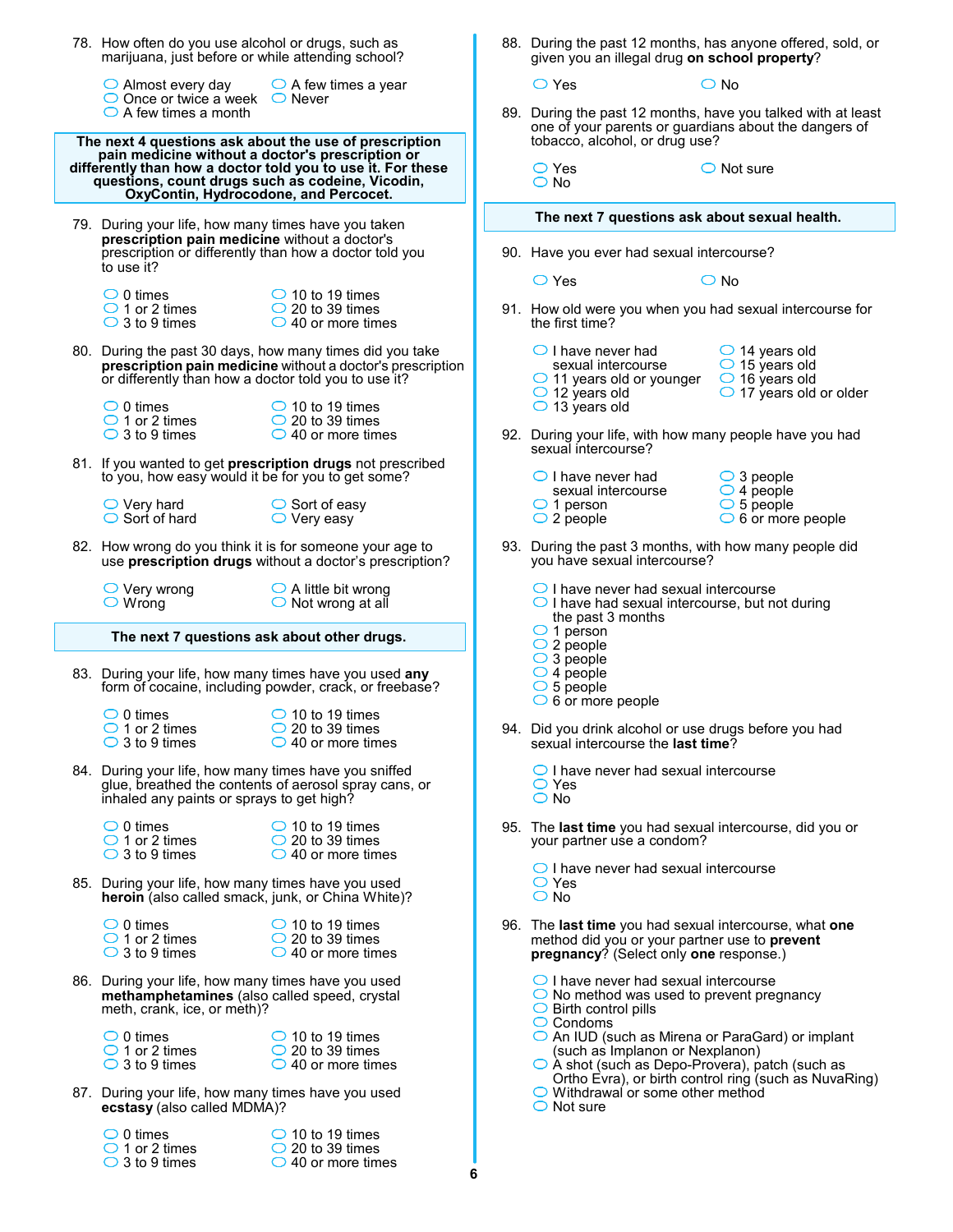| The next 10 questions ask about food you ate or drank<br>during the past 7 days. Think about all the meals and<br>snacks you had from the time you got up until you went<br>to bed. Be sure to include food you ate at home, at<br>school, at restaurants, or anywhere else. |                                                                                                                                                                               |                                                                                                                                | 104. Which of the following beverages did you drink a can,<br>bottle, or glass of one or more times per day during the<br>past 7 days? (Select all that apply.)<br>$\circ$ Sports drink, such as Gatorade or PowerAde (do not<br>count low-calorie sports drinks such as Propel or G2)                                                                                      |  |  |  |  |  |
|------------------------------------------------------------------------------------------------------------------------------------------------------------------------------------------------------------------------------------------------------------------------------|-------------------------------------------------------------------------------------------------------------------------------------------------------------------------------|--------------------------------------------------------------------------------------------------------------------------------|-----------------------------------------------------------------------------------------------------------------------------------------------------------------------------------------------------------------------------------------------------------------------------------------------------------------------------------------------------------------------------|--|--|--|--|--|
| 97. During the past 7 days, how many times did you drink<br>100% fruit juices such as orange juice, apple juice, or<br>grape juice? (Do not count punch, Kool-Aid, sports<br>drinks, or other fruit-flavored drinks.)                                                        |                                                                                                                                                                               |                                                                                                                                | $\bigcirc$ Energy drink, such as Red Bull or Jolt (do not count<br>diet energy drinks)<br>$\bigcirc$ Other sugar-sweetened beverage, such as<br>lemonade, sweetened tea or coffee drinks, flavored<br>milk, Snapple, or SunnyDelight<br>O Diet soda or pop, such as Diet Coke, Diet Pepsi, or                                                                               |  |  |  |  |  |
|                                                                                                                                                                                                                                                                              | ◯ I did not drink 100% fruit<br>juice during the past 7 days<br>$\bigcirc$ 1 to 3 times during the<br>past 7 days<br>$\bigcirc$ 4 to 6 times during the<br>past 7 days        | $\bigcirc$ 1 time per day<br>$\bigcirc$ 2 times per day<br>$\bigcirc$ 3 times per day<br>$\bigcirc$ 4 or more times<br>per day | Sprite Zero<br>$\bigcirc$ Plain water, such as tap, bottled, or unflavored<br>sparkling water<br>$\bigcirc$ Something else                                                                                                                                                                                                                                                  |  |  |  |  |  |
|                                                                                                                                                                                                                                                                              | 98. During the past 7 days, how many times did you eat<br>fruit? (Do not count fruit juice.)                                                                                  |                                                                                                                                | 105. During the past 7 days, on how many days did you<br>eat breakfast?<br>$\bigcirc$ 4 days<br>$\bigcirc$ 0 days                                                                                                                                                                                                                                                           |  |  |  |  |  |
|                                                                                                                                                                                                                                                                              | $\bigcirc$ I did not eat fruit during<br>the past 7 days                                                                                                                      | $\bigcirc$ 1 time per day<br>$\bigcirc$ 2 times per day                                                                        | $\bigcirc$ 1 day<br>$\circ$ 5 days<br>$\bigcirc$ 2 days<br>$\bigcirc$ 6 days<br>$\bigcirc$ 7 days<br>$\bigcirc$ 3 days                                                                                                                                                                                                                                                      |  |  |  |  |  |
|                                                                                                                                                                                                                                                                              | $\bigcirc$ 1 to 3 times during the<br>past 7 days<br>$\bigcirc$ 4 to 6 times during the<br>past 7 days                                                                        | $\bigcirc$ 3 times per day<br>$\bigcirc$ 4 or more times<br>per day                                                            | 106. During the past 30 days, how often did you go hungry<br>because there was not enough food in your home?                                                                                                                                                                                                                                                                |  |  |  |  |  |
|                                                                                                                                                                                                                                                                              | 99. During the past 7 days, how many times did you eat<br>green salad?                                                                                                        |                                                                                                                                | $\bigcirc$ Never<br>$\bigcirc$ Most of the time<br>$\bigcirc$ Rarely<br>$\bigcirc$ Always<br>$\circ$ Sometimes                                                                                                                                                                                                                                                              |  |  |  |  |  |
|                                                                                                                                                                                                                                                                              | $\bigcirc$ I did not eat green salad<br>during the past 7 days                                                                                                                | $\bigcirc$ 1 time per day<br>$\bigcirc$ 2 times per day<br>$\bigcirc$ 3 times per day<br>$\bigcirc$ 4 or more times<br>per day | The next 10 questions ask about physical activity.                                                                                                                                                                                                                                                                                                                          |  |  |  |  |  |
|                                                                                                                                                                                                                                                                              | $\bigcirc$ 1 to 3 times during the<br>past 7 days<br>$\bigcirc$ 4 to 6 times during the<br>past 7 days                                                                        |                                                                                                                                | 107. During the past 7 days, on how many days were you<br>physically active for a total of at least 60 minutes per<br>day? (Add up all the time you spent in any kind of<br>physical activity that increased your heart rate and                                                                                                                                            |  |  |  |  |  |
|                                                                                                                                                                                                                                                                              | 100. During the past 7 days, how many times did you eat<br>potatoes? (Do not count french fries, fried potatoes, or<br>potato chips.)                                         |                                                                                                                                | made you breathe hard some of the time.)<br>$\bigcirc$ 4 days<br>$\bigcirc$ 6 days<br>$\bigcirc$ 0 days<br>$\bigcirc$ 2 days                                                                                                                                                                                                                                                |  |  |  |  |  |
|                                                                                                                                                                                                                                                                              | $\bigcirc$ I did not eat potatoes<br>during the past 7 days<br>$\bigcirc$ 1 to 3 times during the<br>past 7 days<br>$\bigcirc$ 4 to 6 times during the<br>past 7 days         | $\bigcirc$ 1 time per day<br>$\bigcirc$ 2 times per day<br>$\bigcirc$ 3 times per day<br>$\bigcirc$ 4 or more times<br>per day | $\bigcirc$ 1 day<br>$\bigcirc$ 3 days<br>$\bigcirc$ 5 days<br>$\bigcirc$ 7 days<br>108. On an average school day, how many hours do you play<br>video or computer games or use a computer for<br>something that is not school work? (Count time spent<br>playing games, watching videos, texting, or using social<br>media on your smartphone, computer, Xbox, PlayStation, |  |  |  |  |  |
|                                                                                                                                                                                                                                                                              | 101. During the past 7 days, how many times did you eat<br>carrots?                                                                                                           |                                                                                                                                | iPad, or other tablet.)<br>$\bigcirc$ I do not play video or computer games or use a                                                                                                                                                                                                                                                                                        |  |  |  |  |  |
|                                                                                                                                                                                                                                                                              | $\bigcirc$ I did not eat carrots<br>during the past 7 days<br>$\bigcirc$ 1 to 3 times during the<br>past 7 days<br>$\bigcirc$ 4 to 6 times during the                         | $\bigcirc$ 1 time per day<br>$\bigcirc$ 2 times per day<br>$\bigcirc$ 3 times per day<br>$\bigcirc$ 4 or more times<br>per day | computer for something that is not school work<br>$\bigcirc$ Less than 1 hour per day<br>$\bigcirc$ 1 hour per day<br>$\bigcirc$ 2 hours per day<br>$\bigcirc$ 4 hours per day<br>$\bigcirc$ 3 hours per day<br>$\circ$ 5 or more hours per day                                                                                                                             |  |  |  |  |  |
|                                                                                                                                                                                                                                                                              | past 7 days                                                                                                                                                                   |                                                                                                                                | 109. How often do you check social media like Instagram,<br>Twitter, Snapchat, or Facebook?                                                                                                                                                                                                                                                                                 |  |  |  |  |  |
|                                                                                                                                                                                                                                                                              | 102. During the past 7 days, how many times did you eat<br>other vegetables? (Do not count green salad,<br>potatoes, or carrots.)                                             |                                                                                                                                | $\circ$ Every couple of minutes<br>$\bigcirc$ Once a day or less<br>$\circ$ About every 10-15 minutes<br>$\bigcirc$ Never, I don't use<br>$\bigcirc$ Once or twice an hour<br>social media                                                                                                                                                                                  |  |  |  |  |  |
|                                                                                                                                                                                                                                                                              | $\bigcirc$ I did not eat other vegetables<br>during the past 7 days<br>$\bigcirc$ 1 to 3 times during the<br>past 7 days<br>$\bigcirc$ 4 to 6 times during the<br>past 7 days | $\bigcirc$ 1 time per day<br>$\bigcirc$ 2 times per day<br>$\bigcirc$ 3 times per day<br>$\bigcirc$ 4 or more times<br>per day | $\bigcirc$ A few times a day<br>110. Sometimes people silence their phones, turn off their<br>notifications, or put their phones away at certain times.<br>How often, if ever, do you silence, put away, or turn off<br>your phone when you are doing homework?                                                                                                             |  |  |  |  |  |
|                                                                                                                                                                                                                                                                              | 103. During the past 7 days, how many times did you drink a<br>can, bottle, or glass of soda or pop, such as Coke,<br>Pepsi, or Sprite? (Do not count diet soda or diet pop.) |                                                                                                                                | $\bigcirc$ All of the time<br>$\bigcirc$ Hardly ever<br>$\bigcirc$ Never<br>$\bigcirc$ Most of the time<br>$\bigcirc$ Some of the time                                                                                                                                                                                                                                      |  |  |  |  |  |
|                                                                                                                                                                                                                                                                              | $\bigcirc$ I did not drink soda or pop<br>during the past 7 days<br>$\bigcirc$ 1 to 3 times during the<br>past 7 days<br>$\bigcirc$ 4 to 6 times during the<br>past 7 days    | $\bigcirc$ 1 time per day<br>$\bigcirc$ 2 times per day<br>$\bigcirc$ 3 times per day<br>$\bigcirc$ 4 or more times<br>per day | 111. How does using social media make you feel?<br>$\bigcirc$ Usually better<br>$\bigcirc$ Doesn't make me feel any<br>$\bigcirc$ Usually worse<br>better or worse<br>$\circ$ Sometimes better<br>$\bigcirc$ I don't use social media<br>and sometimes worse<br>7                                                                                                           |  |  |  |  |  |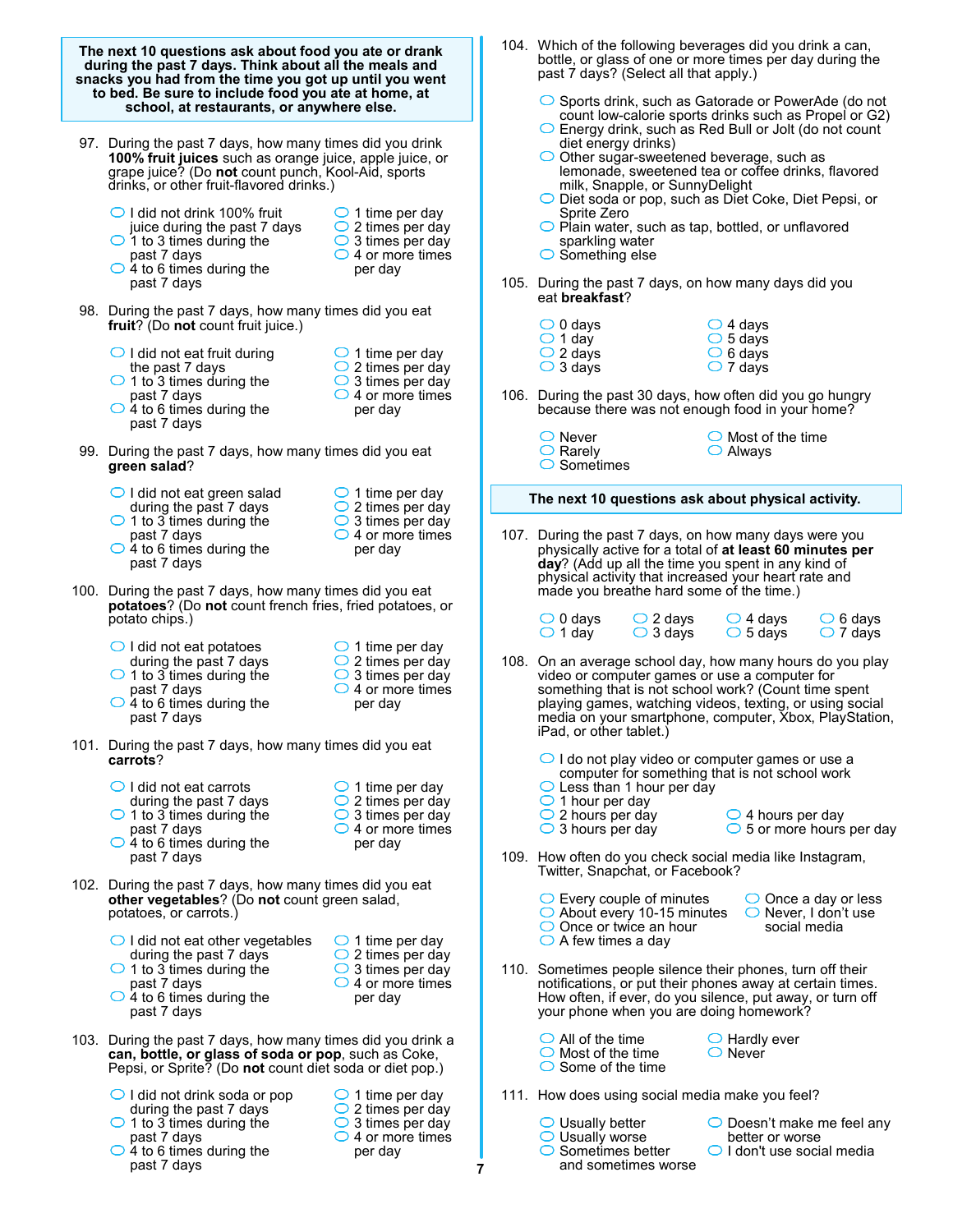| scooter, or skateboard to school?                                                                               | 112. If you wanted to, could you walk or ride a bike,                                                                                                                                                                                                                                                                           |  | The next 4 questions ask about other health-related topics.                                                                                                                                                                                                  |                                |                                          |                                              |  |                  |         |              |
|-----------------------------------------------------------------------------------------------------------------|---------------------------------------------------------------------------------------------------------------------------------------------------------------------------------------------------------------------------------------------------------------------------------------------------------------------------------|--|--------------------------------------------------------------------------------------------------------------------------------------------------------------------------------------------------------------------------------------------------------------|--------------------------------|------------------------------------------|----------------------------------------------|--|------------------|---------|--------------|
| $\bigcirc$ No, it is too far<br>$\bigcirc$ No, it is not safe                                                   |                                                                                                                                                                                                                                                                                                                                 |  | 120. Has a doctor or nurse ever told you that you have asthma?                                                                                                                                                                                               |                                |                                          |                                              |  |                  |         |              |
| $\bigcirc$ No, it is too far and it is not safe<br>$\bigcirc$ No, my school does not allow it<br>$\bigcirc$ Yes |                                                                                                                                                                                                                                                                                                                                 |  | $\bigcirc$ Yes<br>$\bigcirc$ No                                                                                                                                                                                                                              |                                |                                          | $\bigcirc$ Not sure                          |  |                  |         |              |
|                                                                                                                 | 113. In an average week when you are in school, on how<br>many days do you walk or ride your bike to school                                                                                                                                                                                                                     |  | 121. On an average school night, how many hours of sleep<br>do you get?                                                                                                                                                                                      |                                |                                          |                                              |  |                  |         |              |
| when weather allows you to do so?                                                                               |                                                                                                                                                                                                                                                                                                                                 |  | $\bigcirc$ 4 or less hours<br>$\bigcirc$ 5 hours                                                                                                                                                                                                             |                                | $\bigcirc$ 8 hours<br>$\bigcirc$ 9 hours |                                              |  |                  |         |              |
| $\bigcirc$ 0 days<br>$\bigcirc$ 1 day<br>$\bigcirc$ 2 days                                                      | $\bigcirc$ 3 days<br>$\bigcirc$ 4 days<br>$\circ$ 5 days                                                                                                                                                                                                                                                                        |  | $\bigcirc$ 6 hours<br>$\bigcirc$ 7 hours                                                                                                                                                                                                                     |                                |                                          | $\bigcirc$ 10 or more hours                  |  |                  |         |              |
| classes?                                                                                                        | 114. In an average week when you are in school, on how<br>many days do you go to physical education (PE)                                                                                                                                                                                                                        |  | 122. If you wanted to get a handgun, how easy would it be for<br>you to get one?                                                                                                                                                                             |                                |                                          |                                              |  |                  |         |              |
|                                                                                                                 |                                                                                                                                                                                                                                                                                                                                 |  | $\bigcirc$ Very hard<br>$\bigcirc$ Sort of hard                                                                                                                                                                                                              |                                |                                          | $\circ$ Sort of easy<br>$\bigcirc$ Very easy |  |                  |         |              |
| $\bigcirc$ 0 days<br>$\bigcirc$ 1 day                                                                           | $\bigcirc$ 3 days<br>$\bigcirc$ 4 days                                                                                                                                                                                                                                                                                          |  | 123. In the past 12 months, which of the following problems                                                                                                                                                                                                  |                                |                                          |                                              |  |                  |         |              |
| $\bigcirc$ 2 days                                                                                               | $\circ$ 5 days<br>115. During the past 12 months, on how many sports teams                                                                                                                                                                                                                                                      |  | with your mouth or teeth have you experienced? Do not<br>include problems caused by braces or mouth injury, such<br>as being hit in the mouth. (Select all that apply.)                                                                                      |                                |                                          |                                              |  |                  |         |              |
| community groups.)                                                                                              | did you play? (Count any teams run by your school or                                                                                                                                                                                                                                                                            |  | $\bigcirc$ Difficulty when biting or chewing foods<br>$\bigcirc$ Avoided smiling                                                                                                                                                                             |                                |                                          |                                              |  |                  |         |              |
| $\bigcirc$ 0 teams<br>$\bigcirc$ 1 team                                                                         | $\bigcirc$ 2 teams<br>$\bigcirc$ 3 or more teams                                                                                                                                                                                                                                                                                |  | $\bigcirc$ Felt anxious or embarrassed<br>◯ Took days off school because of pain or discomfort<br>$\bigcirc$ Problems sleeping                                                                                                                               |                                |                                          |                                              |  |                  |         |              |
|                                                                                                                 | The next question asks about concussions.<br>A concussion is when a blow or jolt to the head causes<br>problems such as headaches, dizziness, being dazed<br>or confused, difficulty remembering or concentrating,<br>vomiting, blurred vision, or being knocked out.<br>116. During the past 12 months, how many times did you |  | $\bigcirc$ I have not experienced any of these problems with my<br>mouth or teeth<br>If you have been given an extra sheet of questions, please<br>continue with those questions here. Otherwise, this is the end of<br>the survey. Thank you for your time. |                                |                                          |                                              |  | <b>Responses</b> |         |              |
| physically active?                                                                                              | have a concussion from playing a sport or being                                                                                                                                                                                                                                                                                 |  |                                                                                                                                                                                                                                                              |                                | $a \mid b$                               |                                              |  | c d e f          |         | $ g h $ i    |
| $\bigcirc$ 0 times<br>$\bigcirc$ 1 time                                                                         | $\bigcirc$ 3 times<br>$\bigcirc$ 4 or more times                                                                                                                                                                                                                                                                                |  |                                                                                                                                                                                                                                                              | 201.                           |                                          | 00000                                        |  |                  | $\circ$ | Ō<br>C       |
| $\bigcirc$ 2 times                                                                                              |                                                                                                                                                                                                                                                                                                                                 |  | <b>Extra Questions</b><br><b>Start with 201</b>                                                                                                                                                                                                              | 202.<br>203.                   |                                          | 00000<br>00000000                            |  |                  | $\circ$ | IО<br>C<br>O |
|                                                                                                                 | The next 2 questions ask about your home life.                                                                                                                                                                                                                                                                                  |  |                                                                                                                                                                                                                                                              |                                |                                          | 000000                                       |  |                  |         |              |
| (Select all that apply.)                                                                                        | 117. During the past 30 days, where did you usually sleep?                                                                                                                                                                                                                                                                      |  |                                                                                                                                                                                                                                                              | 204.<br>205.                   |                                          |                                              |  |                  | IOIO    |              |
| $\bigcirc$ In my parent's or guardian's home                                                                    |                                                                                                                                                                                                                                                                                                                                 |  |                                                                                                                                                                                                                                                              | 206.                           |                                          |                                              |  |                  |         |              |
|                                                                                                                 | $\bigcirc$ In the home of a friend, family member, or other<br>person because I had to leave my home or my parent                                                                                                                                                                                                               |  |                                                                                                                                                                                                                                                              | 207.                           |                                          |                                              |  |                  |         |              |
| or guardian cannot afford housing<br>$\bigcirc$ In a shelter or emergency housing                               |                                                                                                                                                                                                                                                                                                                                 |  |                                                                                                                                                                                                                                                              | 208.                           |                                          |                                              |  |                  |         |              |
| $\bigcirc$ In a motel or hotel                                                                                  | $\bigcirc$ In a car, park, campground, or other public place                                                                                                                                                                                                                                                                    |  |                                                                                                                                                                                                                                                              | 209.                           |                                          |                                              |  |                  |         |              |
| $\bigcirc$ I do not have a usual place to sleep<br>$\bigcirc$ Somewhere else                                    |                                                                                                                                                                                                                                                                                                                                 |  |                                                                                                                                                                                                                                                              | 210.                           |                                          |                                              |  |                  |         |              |
|                                                                                                                 | 118. If I had a personal problem, I could ask my parents or                                                                                                                                                                                                                                                                     |  |                                                                                                                                                                                                                                                              | 211.                           |                                          |                                              |  |                  |         |              |
| guardians for help.                                                                                             |                                                                                                                                                                                                                                                                                                                                 |  |                                                                                                                                                                                                                                                              | 212.                           |                                          |                                              |  |                  |         |              |
| $\bigcirc$ Definitely not<br>$\bigcirc$ Not often                                                               | $\bigcirc$ Usually<br>$\bigcirc$ Definitely                                                                                                                                                                                                                                                                                     |  |                                                                                                                                                                                                                                                              | 213.                           |                                          |                                              |  |                  |         |              |
|                                                                                                                 |                                                                                                                                                                                                                                                                                                                                 |  |                                                                                                                                                                                                                                                              | 214.                           |                                          |                                              |  |                  |         |              |
|                                                                                                                 | The next question asks about your school.                                                                                                                                                                                                                                                                                       |  |                                                                                                                                                                                                                                                              | 215.                           |                                          |                                              |  |                  |         |              |
| your grades in school?                                                                                          | 119. During the past 12 months, how would you describe                                                                                                                                                                                                                                                                          |  |                                                                                                                                                                                                                                                              | This is the end of the survey. |                                          |                                              |  |                  |         |              |
| $\bigcirc$ Mostly A's<br>$\bigcirc$ Mostly B's                                                                  | $\bigcirc$ Mostly F's<br>None of these grades                                                                                                                                                                                                                                                                                   |  | Thank you very much for your help.                                                                                                                                                                                                                           |                                |                                          |                                              |  |                  |         |              |

**8**

Not sure

Mostly C's Mostly D's